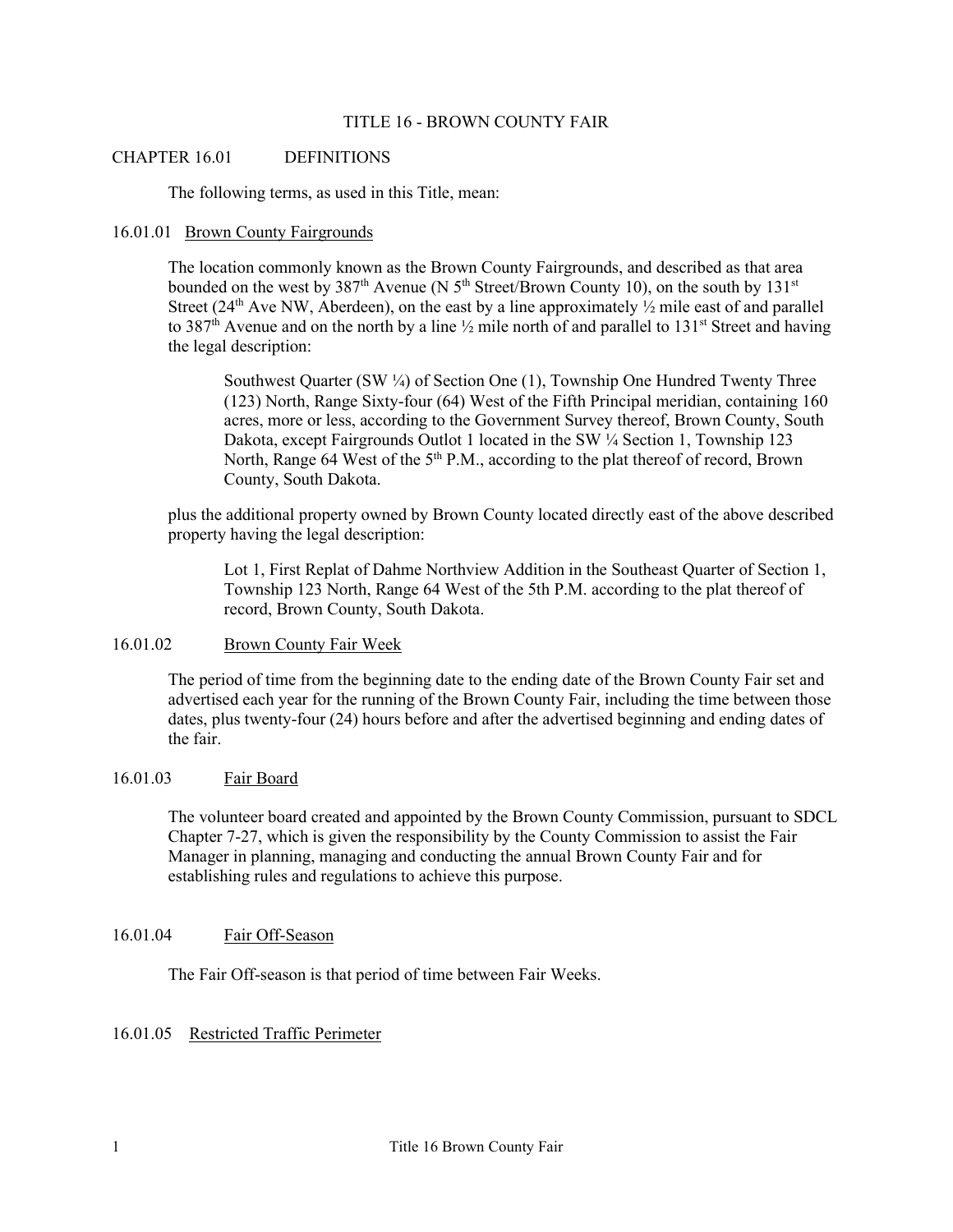The Restricted Traffic Perimeter is that area of the Fairgrounds bounded by the roadways of West Pit Road, North Pit Road, Bruckner Express, Fair Lane, Centennial Drive, Arena Drive, West Livestock Lane and Sheep Street.

During the Fair Off-season, the Fair Board may adjust or modify this Restricted Traffic Perimeter for future fairs as experience or conditions may warrant.

The Fair Manager will keep and post at the fair office an accurate map showing the Restricted Traffic Perimeter and will make this map available for public inspection at the fair office during normal business hours.

### 16.01.06 Class 2 Misdemeanor

A violation of County Ordinance punishable by the fine and imprisonment authorized by SDCL 7-18A-2 and SDCL 22-6-2(2).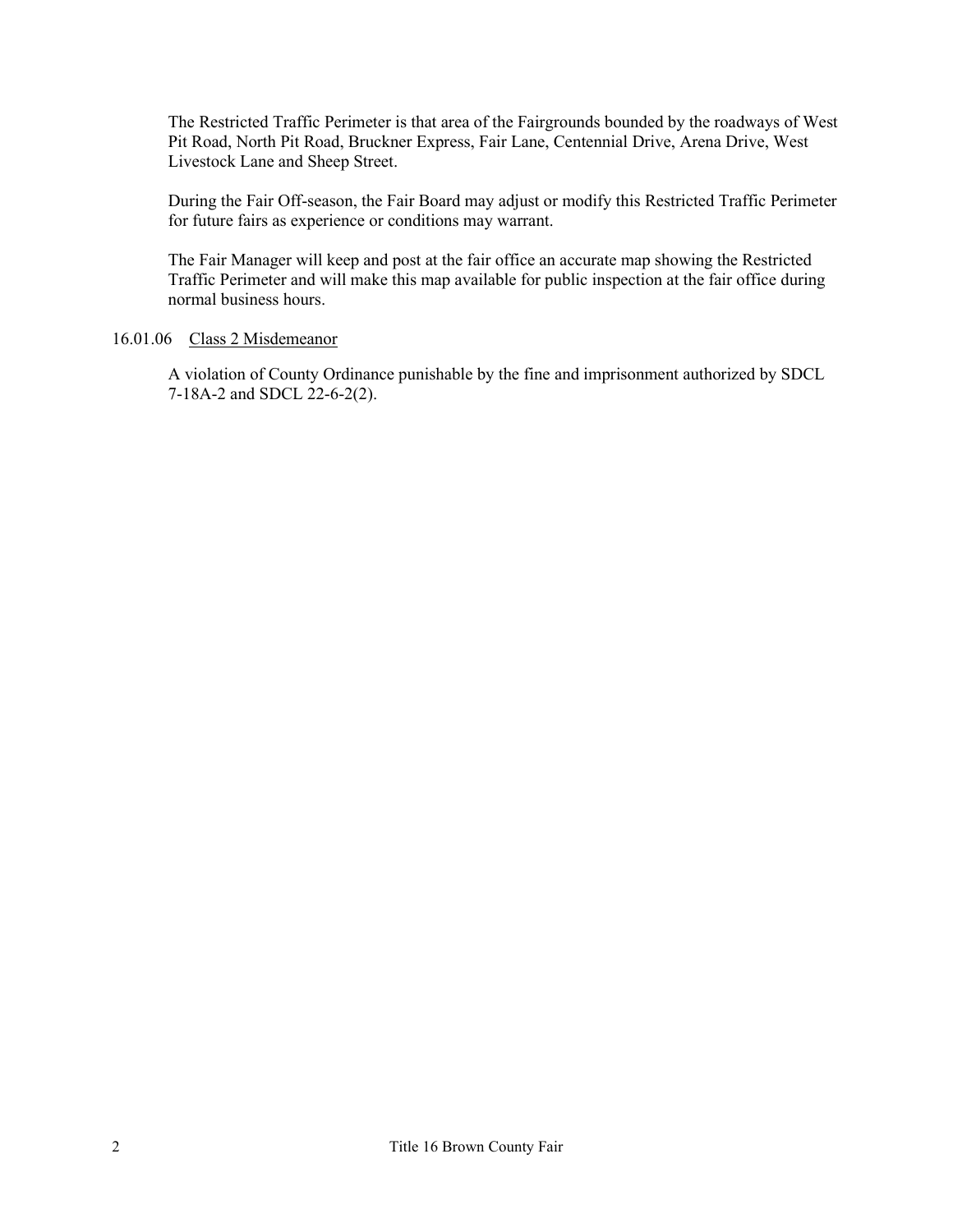# CHAPTER 16.02 BROWN COUNTY FAIR BOARD

# 16.02.01 Purpose and Intent.

The Brown County Commission reaffirms its establishment of the Brown County Fair Board, pursuant to SDCL Chapter 7-27, for the purpose of conducting an annual county fair and for the purpose of exhibiting at such fair the agricultural, stock breeding, horticultural, mining, mechanical, industrial and other products and resources of this county and state.

# 16.02.02 Members – Tenure.

The Brown County Fair Board shall consist of twenty-five (25) members appointed by the Brown County Commission. Each member shall serve for a period of three (3) years, and are eligible for reappointment for an additional three (3) year term.

#### 16.02.03 Organization and Operations.

In order to carry out its responsibilities, the Fair Board:

- 1. Is authorized to create various organizational by-laws, subject to the approval of the Brown County Commission.
- 2. Is authorized to create and elect various officers and to assign specific duties to these officers.
- 3. Is authorized to create various committees, to appoint individuals to serve on these committees and to assign these committees various tasks.
- 4. Must comply with the open meeting laws found at SDCL 1-25.
- 5. Must comply with the open records laws found at SDCL 1-27.

# 16.02.04 Regulations.

The Brown County Fair Board may make any by-law, rule or regulation, not inconsistent with law, which it deems necessary or proper to carry out its assigned responsibilities and duties including:

- 1. Planning, managing and conducting the annual Brown County Fair; and
- 2. Managing and governing Brown County Fairgrounds and its facilities during the time leading up to and including Fair Week; and
- 3. Providing for the protection, health, safety and comfort of the public attending the Brown County Fair.
- 4. Creating a policy to provide for the humane treatment of all non-domesticated animals and livestock on the Brown County Fairgrounds during fair week for the purpose of show, display, competition or sale as part of fair activities or programs.

Before taking effect, all by-laws, rules and regulations adopted by the Fair Board must be approved by the Fair Manager and the Brown County Commission.

# 16.02.05 Specific Responsibilities

Along with the Fair Manager, the Brown County Fair Board:

- 1. Works to plan, coordinate and produce the annual Brown County Fair, including:
	- a. Youth and adult competitive exhibiting,
	- b. commercial exhibit opportunities,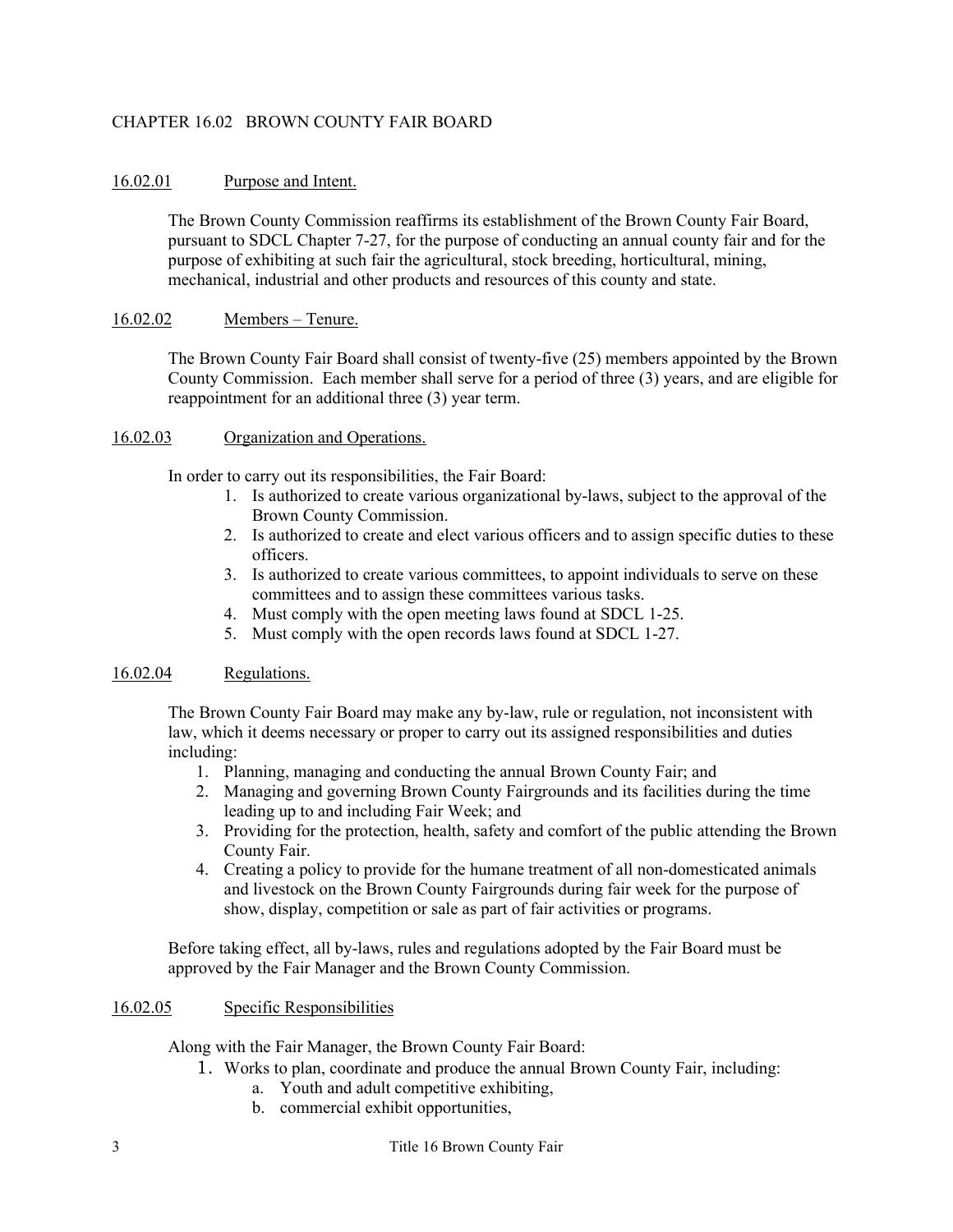- c. 4-H competition,
- d. FFA shows,
- e. Special events,
- f. Livestock, agricultural, educational and Home Arts exhibits
- g. Providing quality entertainment and food concessions for the enjoyment of area residents and visitors.
- 2. Is responsible for long range planning for both future fairs and for future fairground needs.
- 3. Supervises its various fair committees.
- 4. Assists the Fair Manager with the various activities and programs held both during Fair Week and during the Fair Off-season,
- 5. Works with the Fair Manager concerning Fair contract and budget issues,
- 6. Approves all contracts that do not require a formal bid or quote per Brown County Policy Manual under Purchasing Policy and Replacement Procedures for signature by Fair Manager. Contracts that do require a formal bid or quote will be sent to the Brown County Commission for final approval.
- 7. Approves Fair Board Treasurer's monthly report.
- 8. Meets at least monthly to conduct its business.
- 9. Helps find, recruit, and organize volunteers to work during Fair Week.

#### 16.02.06 Penalties.

Any person who violates a published rule or regulation adopted by the Brown County Fair Board and approved by the Fair Manager and the County Commission is guilty of a Class 2 Misdemeanor.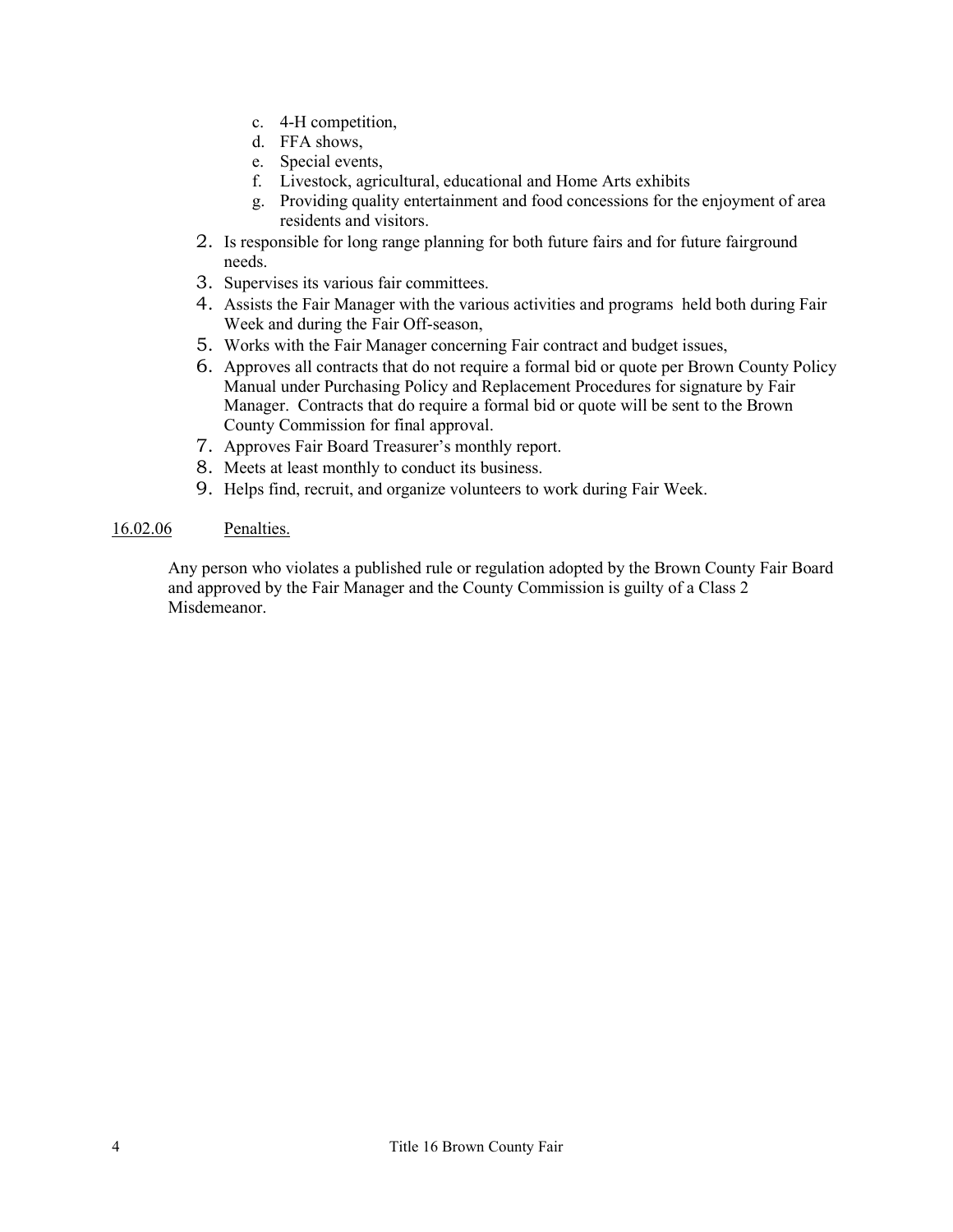### CHAPTER 16.03 BROWN COUNTY FAIR MANAGER (Ordinance 107, effective 2/7/17)

#### 16.03.01 General Authority:

The Brown County Fair Manager is a county employee hired by Brown County Commission to serve as the Chief Executive Officer (CEO) of the Brown County Fair during both Fair Week and the Fair Off-season and as the site manager for the Brown County Fair and Fairgrounds during Fair Week.

#### 16.03.02 Specific Responsibilities:

The Fair Manager has the following specific responsibilities:

- 1. To serve as the chief Brown County Fair contact person.
- 2. To propose and manage the annual county fair budget.
- 3. To initially collect and account for all income generated by the Brown County Fair Program pursuant to policies, practices and procedures set by the Brown County Commission.
- 4. To negotiate, or supervise the negotiations, of all county fair contracts related to the operation of the Fair and to submit any proposed contracts to the County Commission for approval.
- 5. To find county fair sponsors willing to donate money, property or services to the fair and to enter into sponsorship agreements, subject to the approval of the Brown County Commission.
- 6. To hire and train temporary employees for both office work and for other work during Fair Week.
- 7. To recruit, train and manage volunteers working at the Fair during Fair Week.
- 8. To increase job knowledge and skills by identifying and completing appropriate continuing education courses and seminars.
- 9. To carry out these additional responsibilities and duties:
	- a. Marketing
	- b. Grant Writing
	- c. Scheduling of all Fair Events
	- d. Forklift & Safety Training
	- e. Insurance Procedures and Verifications (making sure all events and vendors have proper insurance – listing BCF as an additional insured)
	- f. Scouting Artists for Entertainment and Events
	- g. Organization and Management of Vendors
	- h. Organization and Management of the Fairgrounds Camping Program.
	- i. Organization and Management of Ticket Sales
	- j. Public speaking on behalf of the Fair.
	- k. Ticket Sales

#### 16.03.03 Relationship with the Fair Board:

During the fair off-season, the Fair Manager and the Fair Board work together, under the direction of the Fair Manager, to develop rules, regulations and procedures to improve the operation of future fairs, to recruit volunteers, solicit donations, identify and correct past problems and organize and plan the upcoming fair.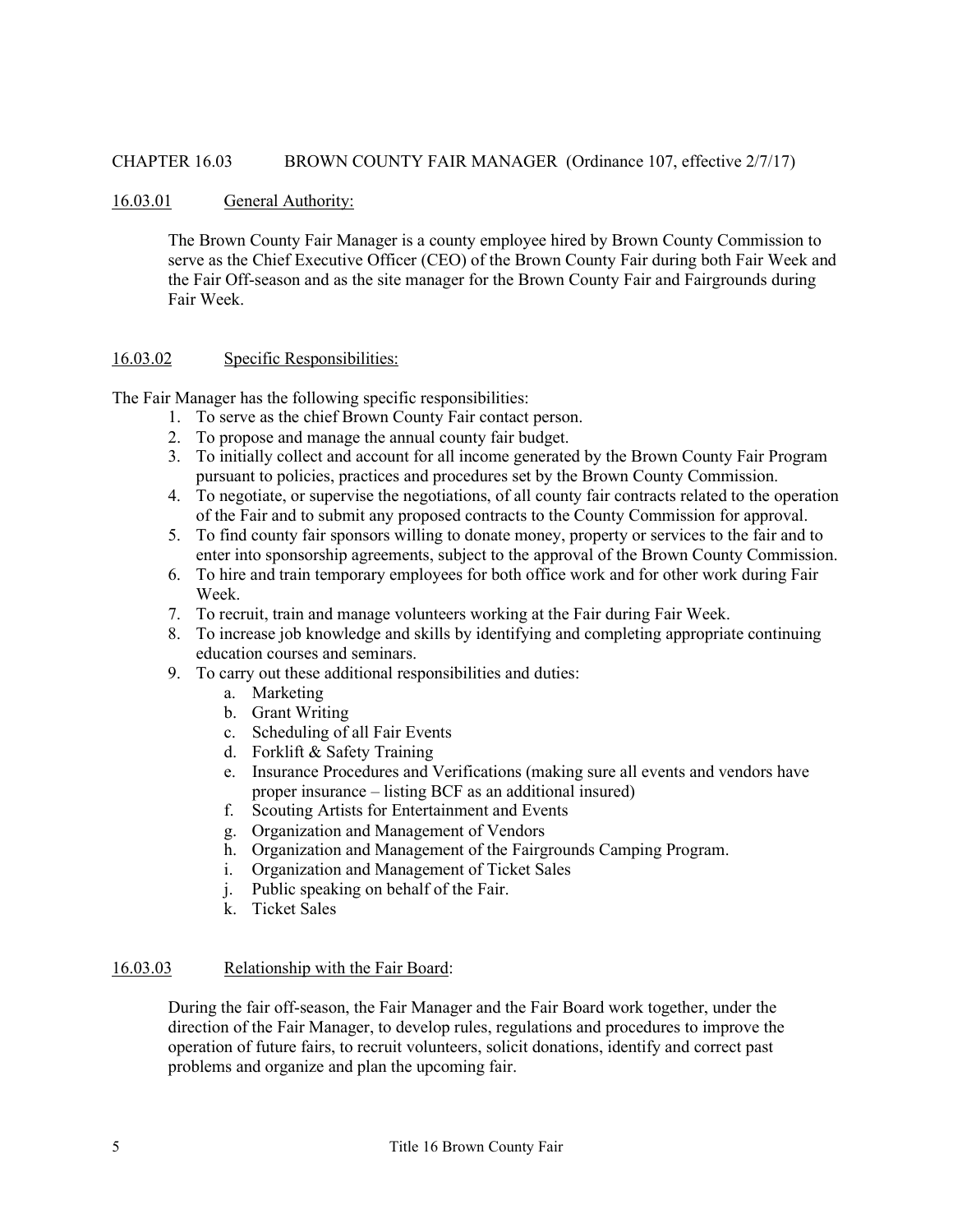During Fair Week, the Fair Manager is the final authority concerning the operation of all aspects of the Brown County Fair and the management of the Brown County Fairgrounds, subject only to review by the Brown County Commission.

During fair week, the members of the Fair Board individually and as a Board, under the direction of the Fair Manager, assist in the operation of fair activities and the management of the fairgrounds.

# 16.03.04 Initial Collection of Fair Revenue

- 1. Both before and during Fair Week, the Fair Manager will be the county official directly responsible for the initial receiving, collecting, securing and accounting for all receipts, money and other fair program revenue to which the County is entitled.
- 2. In carrying out this responsibility, the Fair Manager will:
	- a. Follow the policies, practices and procedures set by the Brown County Commission for this purpose.
	- b. Can be assisted by his or her office staff, volunteers or county employees.
	- c. Will train, supervise and direct all volunteers, employees and staff in the sale of tickets or the generation or collection of other fair revenue.
	- d. Will require all volunteers, employees and staff to follow the policies, practices and procedures set by the Brown County Commission.
	- e. Will promptly deliver to the Brown County Treasurer all fair program revenue, along with a full accounting of the same, as provided by SDCL 7-27-14, SDCL 7-11-1 and the policies and procedures set by the Brown County Commission.
- 3. The Brown County Commission, in cooperation with the Fair Manager, will adopt a set of standard policies, practices and procedures for the purposes identified herein, including how, when and by whom county fair revenues are to be collected, accounted for, transported and secured.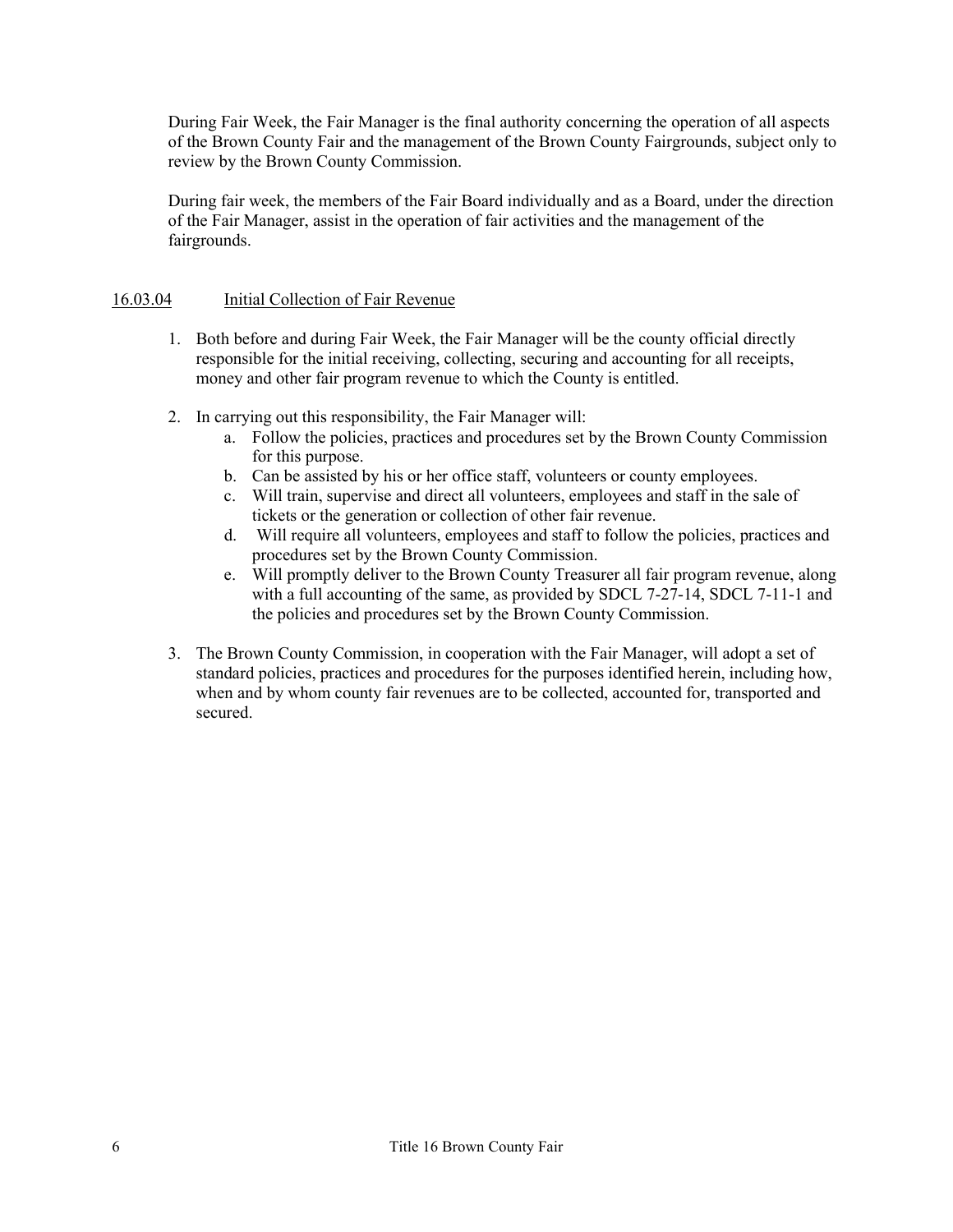# CHAPTER 16.04 TRAFFIC CONTROL DURING FAIR WEEK

# 16.04.01 Exclusive Control by the Fair Board:

During fair week, all parking lots and roadways at the Brown County Fairgrounds will be under the exclusive direction and control of the Brown County Fair Board and the Fair Manager.

### 16.04.02 Restricted Traffic Areas During Fair Week:

During Fair Week, the operation of motor-driven vehicles, such as mopeds, golf carts and ATV's is not permitted within the Restricted Traffic Perimeter of the Brown County Fairgrounds, as defined by 16.01.05, unless a person first obtains from the Fair Board or Fair Manager a Special Permit to drive in this restricted traffic area.

### 16.04.03 Special Fair Permit:

In order to secure special authorization to operate a motor vehicle in the restricted area identified in section 16.01.05, an applicant for a special permit must provide to the Fair Board, in advance for approval, both proof of insurance and a copy of a valid driver's license.

Only authorized and permitted drivers shall operate said vehicles in the restricted area. All others may be subject to fines and penalties authorized herein.

#### 16.04.04 Traffic Rule Enforcement:

During fair week, all vehicles operated on the Brown County Fairgrounds must comply with directions of the Brown County Fair Board personnel or law enforcement and must obey all Brown County Fair Board regulations. Drivers with a Special Fair Permit must carry this permit on their person while operating a vehicle on the Fairgrounds in the restricted area and must be able to immediately produce their special permit upon being stopped or checked.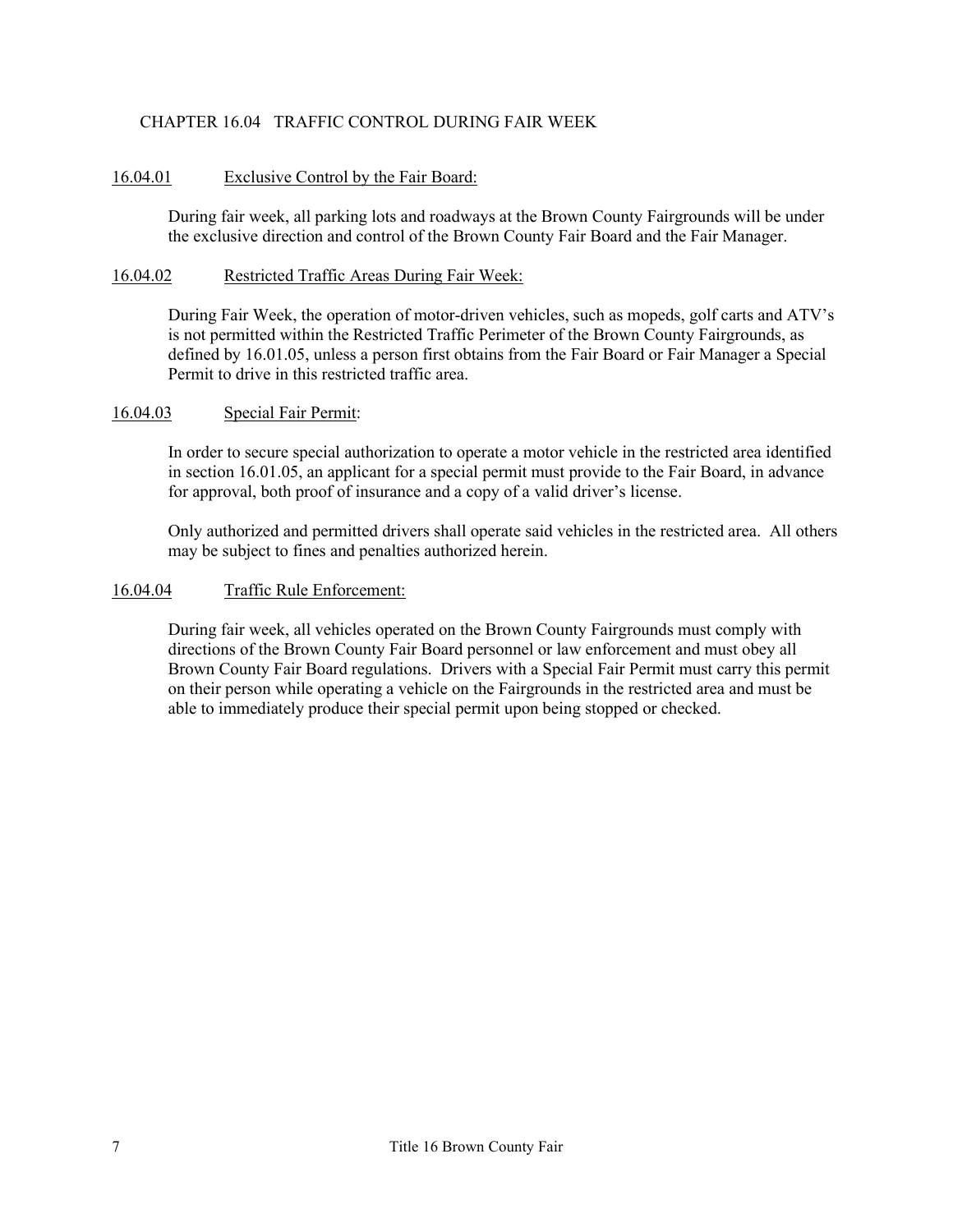### 16.04.05 Parking:

During fair week, parking on the Fairgrounds is restricted to the specific areas set aside by the Brown County Fair Board.

1. Vehicles must park in designated areas only.

2. Vehicles may not be parked in or around the buildings, except for unloading and loading or as provided by Section 16.03.04(4).

3. Fire lanes shall be maintained at all times.

4. Designated disabled parking areas are set aside for vehicles displaying current and valid disabled placards/licenses only.

### 16.04.06 No Parking Near Fire Hydrants:

During Fair Week, it will constitute a Class 2 Misdemeanor for any person to park a motor vehicle on the Fairgrounds within ten (10) feet of a fire hydrant. The Fair Manager will identify the no parking zone around each fire hydrant with appropriate cones, signs or in some similar manner.

## 16.04.07 Speed Limit:

During fair week, the speed limit for all vehicles operated on the Fairgrounds is 10 miles per hour.

#### 16.04.08 Violations:

Each violation of this ordinance is a Class 2 Misdemeanor.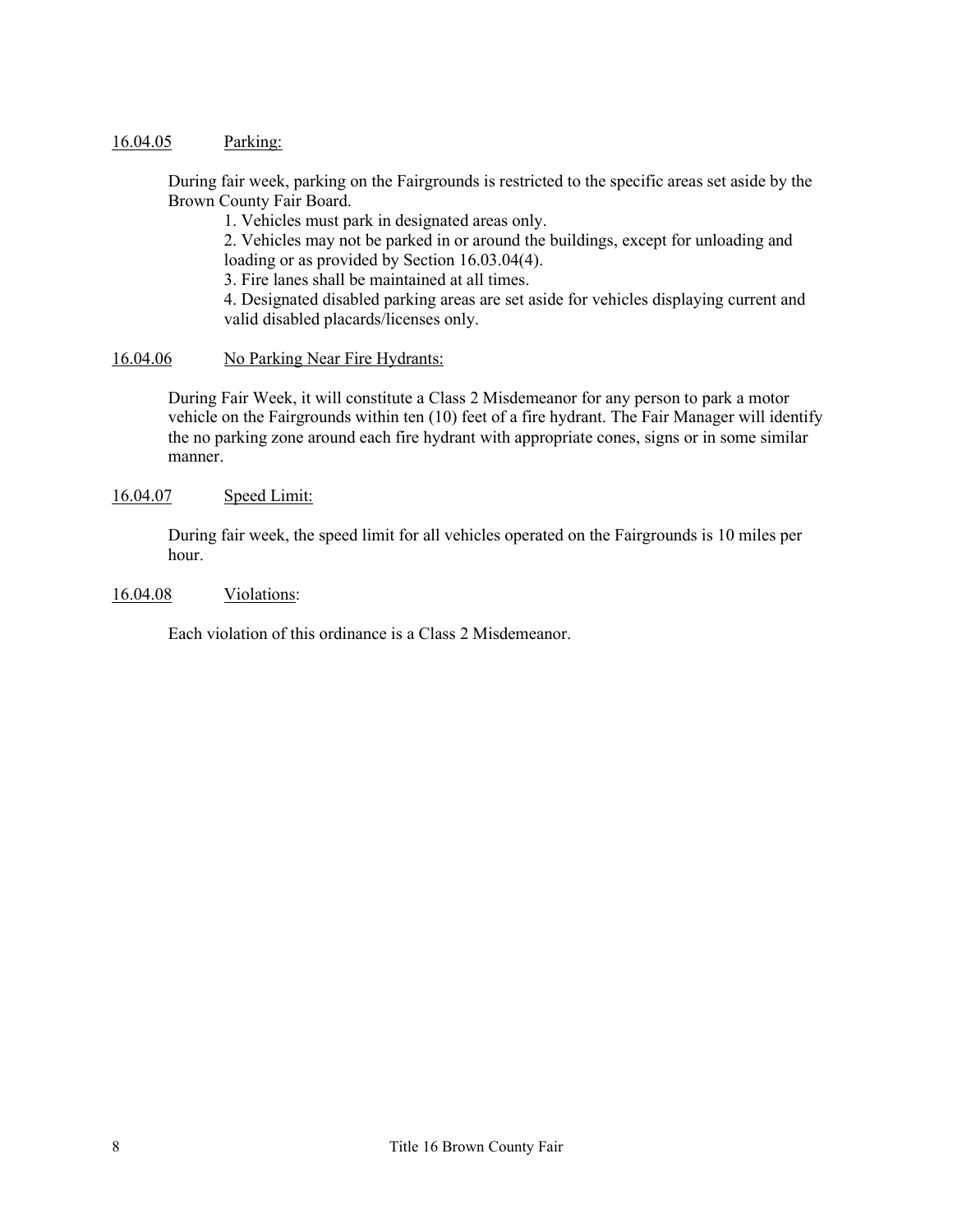# CHAPTER 16.05 OPEN FLAME FIRES PROHIBITED

# 16.05.01 Purpose and Intent:

The purpose of Chapter 16.05 is to protect the health and safety of all citizens taking part in the Brown County Fair and to safeguard all property at the Brown County Fairgrounds during Fair Week.

# 16.05.02 Open Flame Fire:

An open flame fire includes any fire that either exhibits a visible open flame or consists of any embers or coals hot enough to burst into an open flame if provided additional oxygen or fuel, including but not limited to a campfire, bonfire, fire pit, fire ring, barrels, lanterns, torches, fireworks or similar blaze.

# 16.05.03 Regulation:

Except as otherwise specifically provided herein, it shall be unlawful for any person or persons to start or maintain an open flame fire at any location on the Brown County Fairgrounds during fair week.

# 16.05.04 Exceptions:

For purposes of this Chapter, an Open Flame Fire does not include:

- 1. Commercially manufactured charcoal or gas cooking grills, stoves or other cooking appliances or camping gear if:
	- a. Used by a person authorized to camp at the Brown County Fairgrounds; and
	- b. Used by that person at their assigned camp site, either inside or outside their camping unit; and
	- c. Used by that camper, or another person under their supervision, for food preparation.
- 2. Commercially manufactured cooking equipment used by food concession vendors in the preparation of their food product provided the vendor holds a vendor's license issued by the Brown County Fair Board and the vendor operates his or her concession in a manner consistent with their vendor's license.
- 3. The responsible use of matches or cigarette lighters.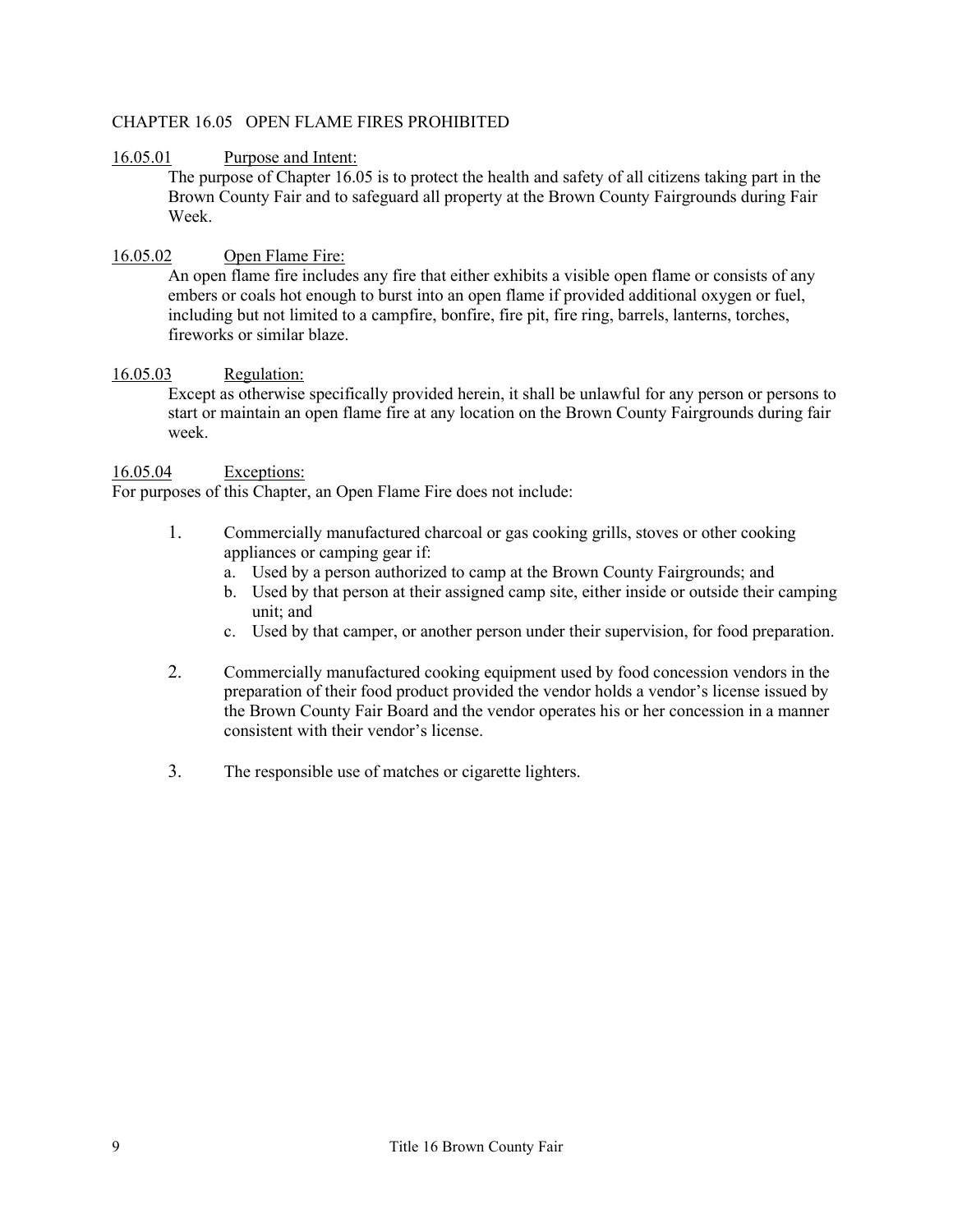4. Those exceptions granted by the Brown County Fair Board or the Fair Manager to an individual or to a group of people seeking to enhance the public's fair-going experience without creating any significant additional risk to the public, provided during the event the individual or group given the exception keeps on site a working fire extinguisher approved by the Fair Manager. (Examples of Possible Events: Community pig roast, fireworks, special effects as part of a musical performance, the tail gate cooking contest sponsored by the Fair Board, necessary fairground maintenance or repair work.)

# 16.05.05 Penalty:

A violation of this Chapter is a Class 2 misdemeanor.

# 16.05.06 Liability for fire:

In addition to any criminal penalty, any person who violates this Chapter and who thereby causes fire damage to other persons or property will be liable for all injuries sustained as a result of that fire damage and for all related fire suppression and extinguishment costs incurred as a result of the said fire. Criminal prosecution is not a prerequisite to liability for damage or for fire suppression and extinguishment costs.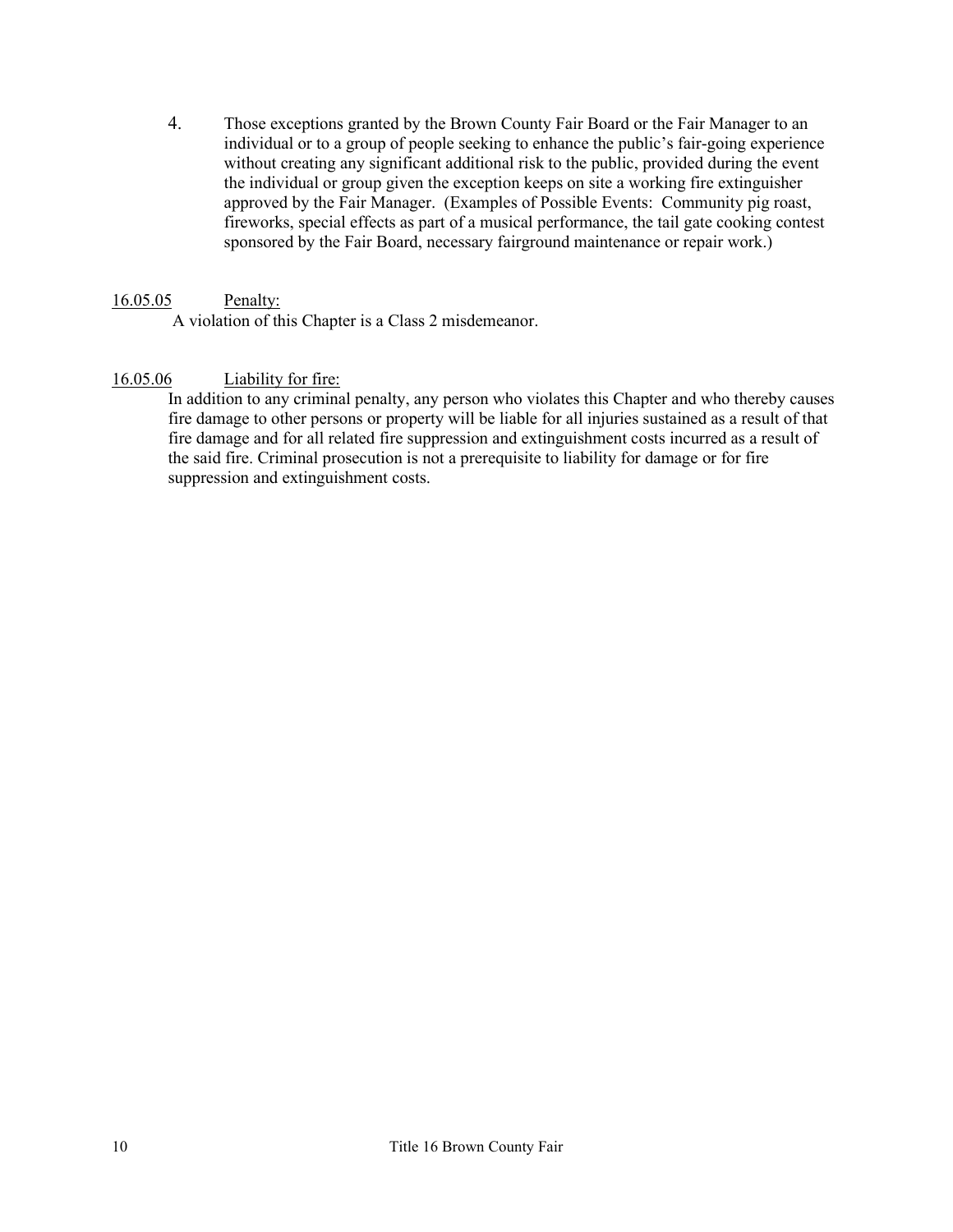# CHAPTER 16.06 OTHER PROVISIONS

# 16.06.01 Putting Flyers and Similar Material on Vehicles Prohibited:

During Fair Week, no person shall deposit or place on any motor vehicle, parked on the Fairgrounds, any handbill, circular, leaflet, pamphlet, booklet or other printed material without the permission of the owner, driver or occupant of that vehicle.

### 16.06.02 Fairgrounds Designated a Public Park During Fair Week:

During Fair week, the Brown County Fairgrounds will be designated a public park or a public playground for purposes of SDCL 22-24B-22 (1) and 22-24B-24. During Fair Week suitable signs will be posted at all vehicle entry gates and other public entry locations informing the public that they are entering a public park and playground. The Brown County Fairgrounds will cease to be a designated public park or public playground during the Fair Off-Season.

### 16.06.03 Fair Receipts REPEALED BY ORDINANCE 107, EFFECTIVE FEBRUARY 7, 2017

16.06.04 Contracts to Operate Certain Concessions During Fair Week (Ordinance 094 dated 8/25/15)

Should the Brown County Commission decide to enter into an agreement with a private group or organization, allowing the group or organization to provide certain concessions during Fair Week, the following rules will apply:

- 1. These provisions will only apply to contracts for concessions sold at the fair "Clubhouse" (aka Beer Garden) and or the fair "Grandstand" during Fair Week.
- 2. For groups and organizations to be eligible to contract with the County to provide concessions at these venues, the group or organization must meet the following criteria:
	- a. The group or organization must be recognized by the IRS as a not-for-profit organization under federal tax law.
	- b. The group or organization must demonstrate that it has a large enough volunteer base to effectively handle the requirements of the contract and the challenges of providing excellent service to the fair-going public.
- 3. Any contract entered into with a group or organization will be for a maximum of three years or three Fairs, whichever is shorter, with either party to the contract having the right to terminate the contract during the Contract Review Period each year, by giving proper notice to the other party.
- 4. The Contract Review Period will begin on the first day after the end of a given Fair Week and will end at  $5:00$  pm on the last business day before the  $15<sup>th</sup>$  day of September of that same year. The Contract will specify how and to whom notice of termination will be given.
- 5. A Contract will terminate:
	- a. Automatically at the conclusion of the third Fair Week covered by the contract, or
	- b. By one party to the contract giving written notice to the other party, during the Contract Review Period, of that party's intent to terminate the contract, or